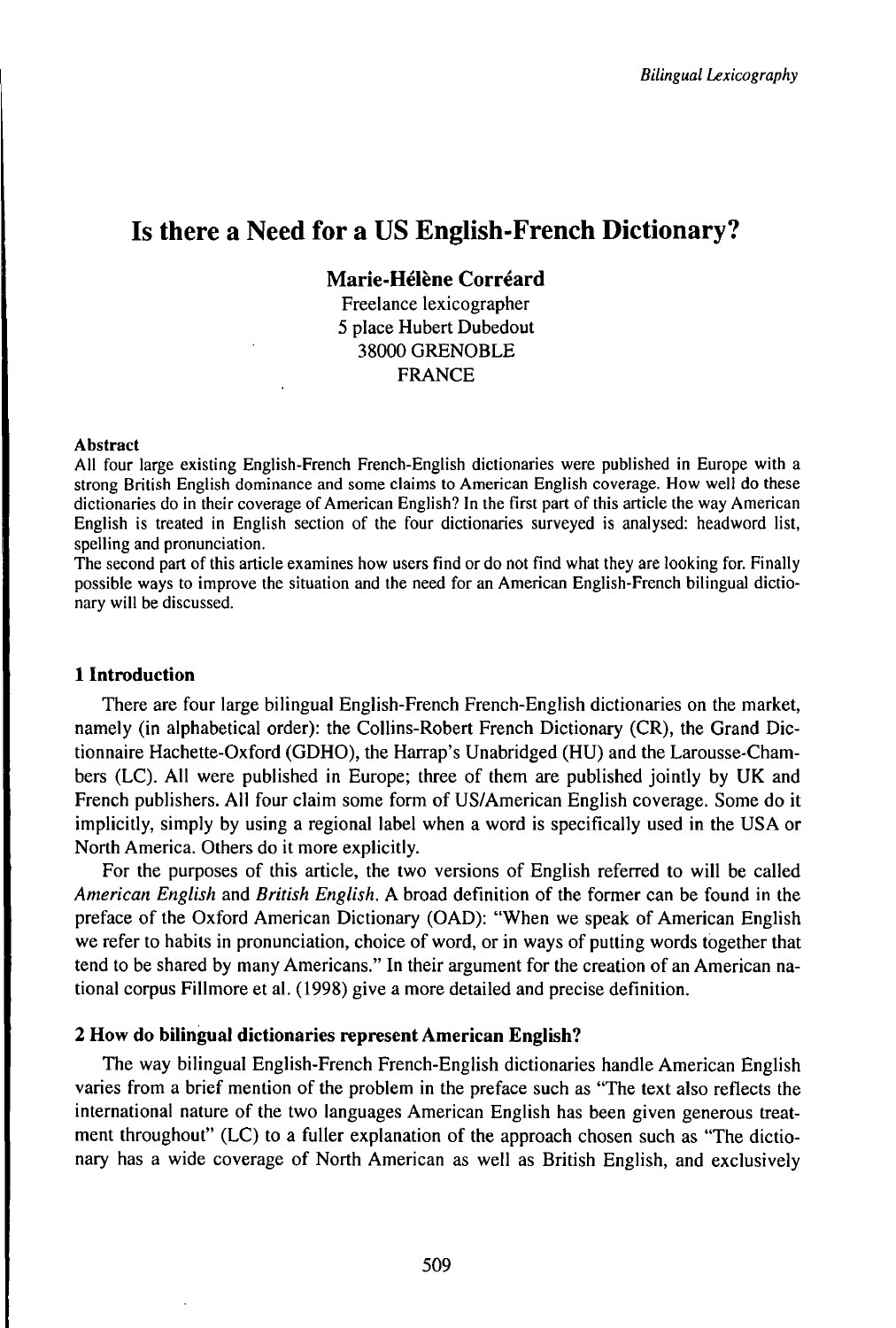British or North American usage is marked. Where appropriate, American variants are given in translations of French words and phrases. The existence of standard American spelling variants is indicated in translations in the French-English side of the dictionary". (GDHO)

A survey of the treatment of American English in the four bilingual dictionaries named in the introductory paragraph was conducted. The approach was to look at the English>French section, and assess the range of procedures employed. Regional differences are marked with labels and the terminology used for these regional labels varies from one dictionary to the other, as shown in the table below:

| Dletkmary      |      | GDHO                    | HU                 | LC |
|----------------|------|-------------------------|--------------------|----|
| ] Symbols used | Brit | GB                      | British            | JK |
|                | US   | US                      | American           | US |
|                |      | $\overline{\mathbb{C}}$ | <b>britannique</b> |    |
|                |      |                         | americam           |    |

### Table 1. Terminology

As well as the standard double labelling used by all four dictionaries, the GDHO uses a superscript GB symbol to indicate that a spelling is British and that there is an American variant. It appears in the case of regular variations such as neighbour/neighbor. In the HU regional labels are in English in the English section and in French in the French section whereas other dictionaries use abbreviations which can be understood by speakers of either language.

## 2.1 Lexical variations

This is the level at which well-known lexical pairs such as lift/elevator, pavement/sidewalk, autumn/fall are dealt with. Their treatment is not always consistent throughout a given dictionary although there seems to be a policy for each of the dictionaries. As a rule, the default word is the British word; the American word is included in the wordlist and cross-referred to the British headword.

| Headword   | m                  | CDHO                 | HU)                |                |
|------------|--------------------|----------------------|--------------------|----------------|
| l BA       | . Brit – elevator  | $(G(3))$ (elevator)  | British (clevator) | (UK Jelevatori |
| i elevator | ' esa US = liA     | $(US)$ (in building) | American (lift)    | US Rift1       |
| i navement | Brit               | (GB) (footnath)      | British (footnuth) | UK [foolbpath] |
| sidewalk   | US                 | rus)                 | American           |                |
| i autumn   | ino roy kabal      | surgent GB           | ' no reg label'.   | no ree label   |
| fall       | $US$ ( $m$ antomn) | US mitumn            | American (autumn)  | , US [nutunin] |

#### Table 2. Lexical pairs

Table 2 shows how lexical pairs are handled, with regional labels and sense indicators: these pairs are well identified in real life as well as in dictionaries. They are distinctly marked at headword level. In some cases the American word is used to disambiguate the British sense, in others there is only a regional label or a combination of these two pieces of information.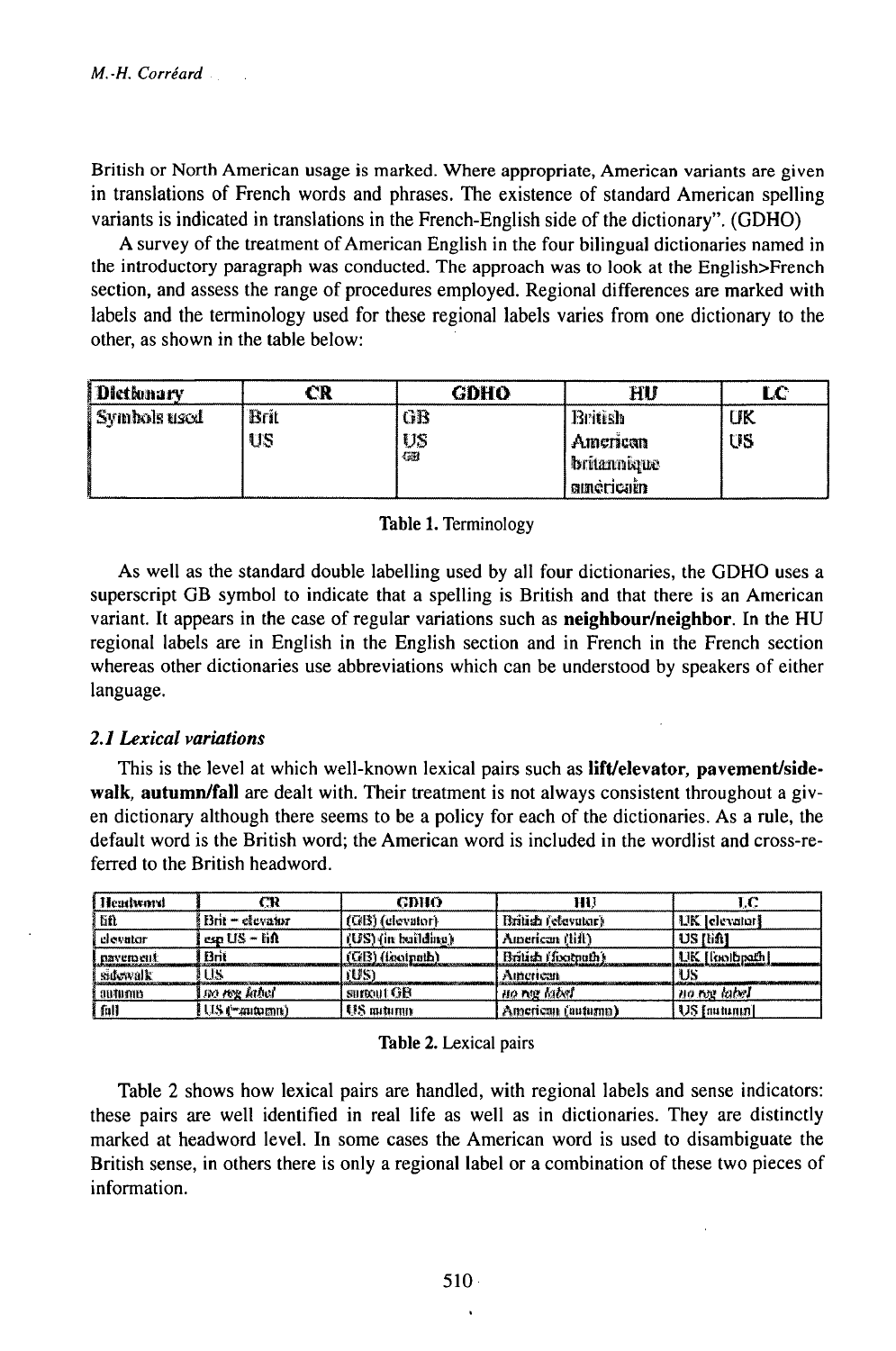# 2.2 Spelling variations

Regular spelling differences (such as our/or, tre/ter) are also shown in the four dictionaries.

Table 3 shows in detail how spelling variations are handled within each dictionary. The first or default spelling tends to be the British one for simple headwords, disregarding the alphabetical order; the presence of a regional label for the British spelling varies according to each dictionary policy and is not always entirely consistent within a dictionary. The American headword may or may not be included in the wordlist as a main headword with a crossreference to the British headword where both headwords are given.

The connection between the two spellings is not always obvious particulary when the words are compounds as the case of **chequebook/checkbook** shows. If words are grouped in one article for purposes of cross-referencing, the realisation may not be as perfect as one could wish; e.g. defense, defenseless are clustered together in HU and send the user to defenceless only, not to defence, defenceless.

| <b>Headward</b> | CR                                                                                        | GDHO                                                                       | нu                                                                                 | LС                                                                            |
|-----------------|-------------------------------------------------------------------------------------------|----------------------------------------------------------------------------|------------------------------------------------------------------------------------|-------------------------------------------------------------------------------|
| centre          | = main hwd                                                                                | - main hwd. GB                                                             | main hvd                                                                           | - main hwd. UK                                                                |
| center          | = second hyd, US<br>= hyd + cross-reference to<br>centre                                  | <sup>38</sup> second bwd US<br>= hwd US, eross-<br>reference to contre     | * second hud.<br>American<br>- had + care.<br>referencing to centre                | " second hwd. US<br>$-$ hugl, US + $\cos\frac{\pi}{2}$<br>reference to centre |
| choque          | w main hwd                                                                                | twd minn -<br>GB                                                           | ™ main hwd                                                                         | = main hwd. UK                                                                |
| check           | = second hwd, US<br>* hwl<br>no connection with cheque,<br>banking sense not given        | - second hwd, US<br>" hwd with sense US<br>(cheque)                        | " second hud.<br>American<br>** had with sense<br>American (cheque)                | " second hwd, US<br>" seitse US + eross-<br>relemnce to cheque                |
| cheanchaok      | $-1$ md                                                                                   | - muin bwd. GB                                                             | ≁ main hwd                                                                         | – main hwd. UK                                                                |
| checkbook       | $-$ lmd, US<br>no connective with<br>chequebonk                                           | - second hwd. US<br>= hwd + catry, US.<br>na comection with<br>chequelmok. | - scond hwd.<br>Anterican<br>- hwd. American +<br>eross-reference in<br>chequebook | = second hud, US<br>$=$ hvd. US + cross-<br>reference to chequehook           |
| colour          | – main hwd                                                                                | * main bwd. GB                                                             | bad nien *                                                                         | " main hwd. UK                                                                |
| calar           | " second hwd, US<br>= hyd, direct cross-<br>reference to colour.                          | " second hwd, US<br>= bwd U.S., cross=<br>reference to culuar              | " sconnd find,<br>American<br>= hwd. American +<br>eros-reference to<br>enlaur     | * second hwd, US<br>* had, US + cross-<br>reference to colour                 |
| defence         | bwd ainm-                                                                                 | $-$ bwd. $GB$                                                              | hwd minn **                                                                        | - main hwd. UK                                                                |
| defense         | $=$ second hwd. US<br>- livel with direct cross-<br>relerencing to defence,<br>defense US | = second bwd. US<br>∞ hwd US, cross∘<br>reference to defence               | = second hwd.<br>American<br>= hwd. American +<br>crosseeference                   | $=$ second hwd. US<br>= lind, US + cross-<br>reference to defence             |

When no regional label is indicated in the table, it means that none was supplied in the dictionary.

Table 3. Spelling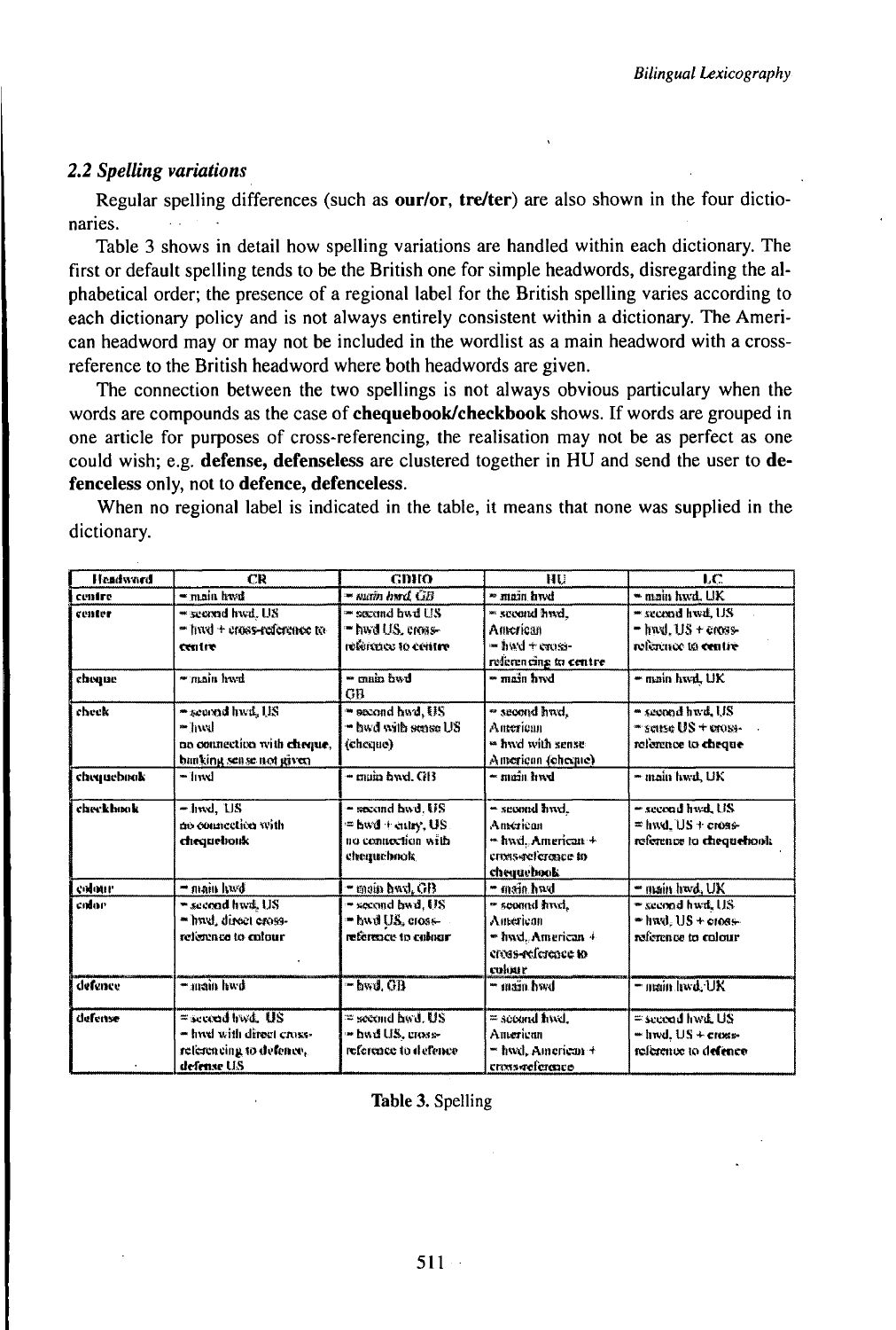#### 2.3 Pronunciation

In the four bilingual dictionaries pronunciation is also supplied. Again, the British element tends to be considered as the default; it may remain unmarked (OHD). In other cases, both pronunciations are labelled (LC). Table 4 sums up some typical examples where pronunciation varies. When a regional label is supplied in a dictionary it is shown in the table.

Beyond the presence/absence of American pronunciation it could be worth looking at the choices that were made regarding what can be considered as "standard American" for each dictionary. For instance HU does not indicate the presence of an [r] sound in clerk. It was not always possible to find out the principles used but this article is concerned more about the general approach than specific contents.

| Headword med<br>pronunciations | CR              | <b>GDHO</b>                          | 1111                               | LС                           |
|--------------------------------|-----------------|--------------------------------------|------------------------------------|------------------------------|
| advertisement                  |                 |                                      |                                    | STAGE.                       |
| Bruish                         | aď v<br>t smant | aď v<br>t smæat                      | <b>British</b><br>รเป็น<br>t smanl | (UK) xi'v<br>i smani         |
| American                       |                 | <b>ISS</b><br>dvor ta zmant          | American<br>dvas la amont          | (18)<br>dvor ta zmont        |
| clerk <sup>22</sup>            |                 |                                      |                                    | $\mathbb{C}(\mathbb{R}^n)$   |
| British                        | k<br>kI         | KI<br>k.                             | British kf<br>$\mathbf{r}$         | (UK) 11<br>k                 |
| American                       | US kl ar        | USKI rk                              | American kl k                      | $(BS)$ kl $B$ k              |
| licutenant                     |                 |                                      |                                    |                              |
| British                        | leftenont       | leftenant                            | British Id'tunont                  |                              |
| American                       | US tu:"tenant   | US lua                               | American fullenBin                 | (US) tu:tenBnt               |
| nelther                        |                 |                                      |                                    | ಯಾರ್ಥನನ್ನು ಸಂಸ್ಥೆಗಳು         |
| Dritish                        | 'üä ∛o≸r)       | 'sia ða{r)                           | British 'na & (r) given<br>seemd   | $(MK)'$ na (bo $(r)$         |
| American                       | hi:0x(r)        | $\overline{\mathfrak{m}}$ , $\delta$ | ຳni;ຽລ(r)<br>given first           | (especially US)<br>'ni:do(1) |
| schedule                       |                 |                                      |                                    |                              |
| British                        | $^+$ cdiu:1     | ediu:1                               | British * edju:l                   | UK <sup>*</sup> edjud        |
| American                       | US 'sked        | US'sked                              | American 'sked                     | US'sked                      |
| tomato                         |                 |                                      |                                    |                              |
| <b>British</b>                 | ໄລ້ເກ : ໄດ      | tam :to                              | British to'm no                    | $QK$ ) to $m$ - ito          |
| American                       | US to me to     | US talme to                          | American trime to                  | (US) trane ta                |

#### **Table 4. Pronunciation**

Even on such a small sample the discrepancies are obvious and no explanation can be found about policy; in the CR there is no mention of an American pronunciation for advertisement, whereas there is no British pronunciation for lieutenant in the LC.

## 2.4 Going deeper

As a rule, when one goes deeper into entries, the mention of American English remains mainly at sense level, such as check  $n$  US chèque. Metalanguage is not American English in any of the dictionaries, including sense indicators; these tend to be as neutral as possible but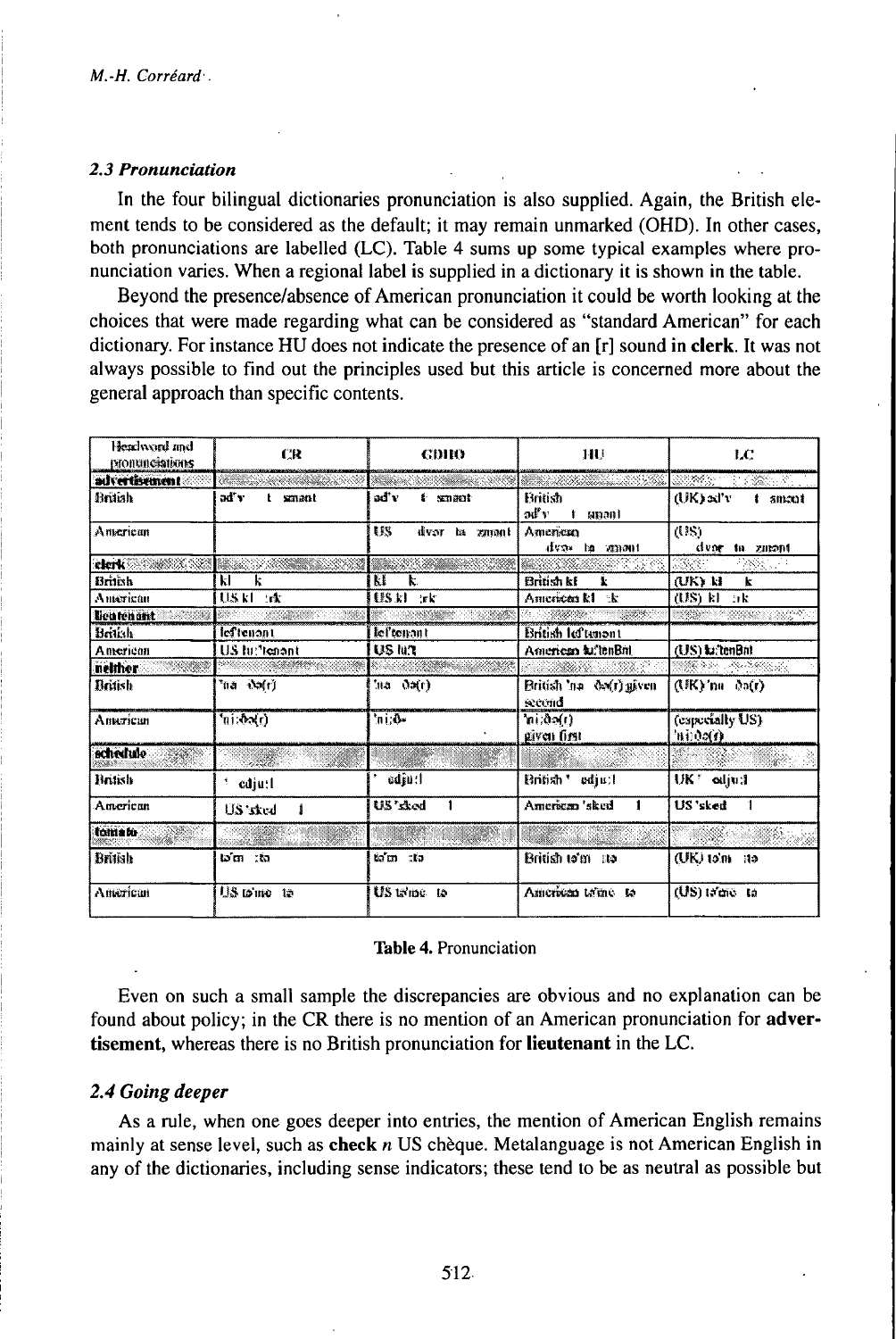when a choice needs to be made, the chosen spelling or lexical variant is British unless there is a good reason to use an American English word e.g. the headword is American, (e.g. GDHO, **sidewalk** is used as a sense indicator in the entry for **curb).** Where compounds are concerned, the tendency is to give the British version unless it is culturally linked to American English: the four dictionaries give the expression **chequebook journalism** in its British variant.

In examples the selection rule of 1/ *universaUneutral* English, 2/ British English and 3/ American English (only in special circumstances) applies. The same rule as in examples seems to apply for collocates. This applies also to syntactic variations e.g. I have got/I have, etc...

## **3 What about users?**

This brief description of what happens in the English>French section of bilingual dictionaries shows that users, as described in the first paragraph of the Introduction of the GDHO, looking for some sort of representation of American English will not find all they need. More specifically American English speakers wanting to encode into French will have to be aware of the British bias and adapt the way they search to take into account the limitations of the dictionary (this applies to the wordlist mainly). French-speaking users wanting to decode will find it difficult as American English is under-represented and many words or senses will not be found.

As far as the French>English section is concerned, the situation is no better. Most of the time American English speakers will have to do a double act by decoding into British English. French speakers wanting to encode into American English will fail. Their English will not have the American flavour they are trying to achieve, at best they will use the right word but they are unlikely to produce sentences with the right use of American English grammatical rules (verb tenses, plural vs singular, etc.).

## **4 What could be done**

**In** the case of the dictionaries surveyed, the editorial policy could be tightened so that treatment of American English is both more explicit and more systematic. There could be better representation of American English in the actual entries of both sections.

In the French>English section all examples where a syntactic variation, it could be given an American English translation; in fact all French examples should be translated by American translators whose task would be to translate into American English, not a "middle of the Atlantic" English.

The problem of American English examples remains in the English>French section. Even if the text is read and checked and americanized by American English native speakers, it will never be a truly American English source.

A more drastic approach would be to produce a truly American English bilingual dictionary, in which all headwords are treated from an American English perspective and where British English would be mentioned in the same way it is mentioned in American monolingual dictionaries. There are suitable corpus-based monolingual American English dictionar